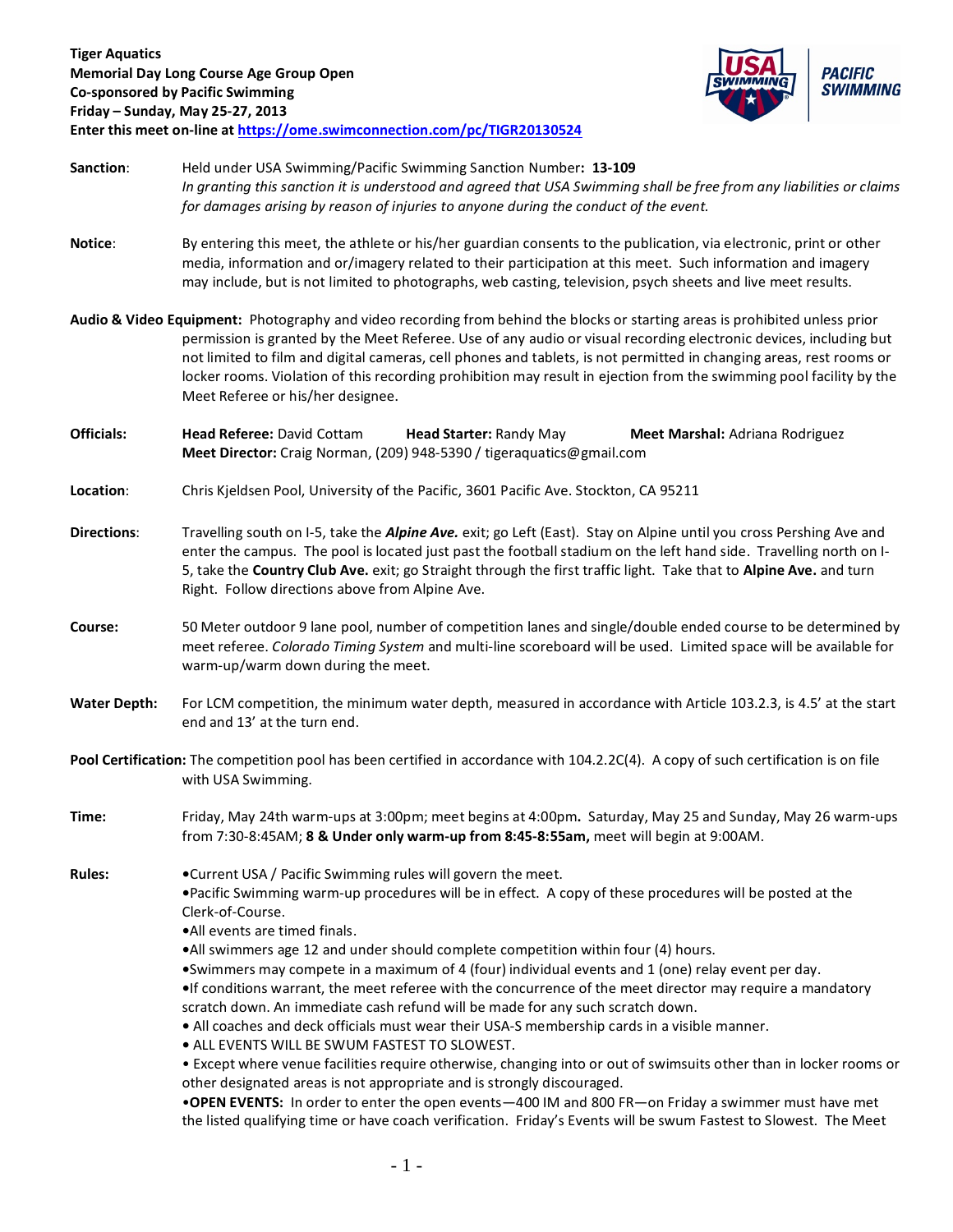Referee in consultation with the Meet Director may choose to swim the Open 800 Free 2 per lane. Each Swimmer will be responsible for providing their own timers for the 400 IM and 800 Freestyles on Friday Night

- **Unaccompanied Swimmers:** Any USAS athlete-member competing at the meet must be accompanied by a USA Swimming member-coach for the purposes of athlete supervision during warm-up, competition and warm-down. If a coachmember of the athlete's USAS Club does not attend the meet to serve in said supervisory capacity, it is the responsibility of the swimmer or the swimmer's legal guardian to arrange for supervision by a USA Swimming member-coach. The Meet Director or Meet Referee may assist the swimmer in making arrangements for such supervision; however, it is recommended that such arrangements be made in advance of the meet by the athlete's USAS Club Member-Coach.
- **Racing Starts:** Any swimmer entered in meet, unaccompanied by a USA Swimming member coach, must be certified by a USA Swimming member coach as being proficient in performing a racing start or must start each race from within the water. It is the responsibility of the swimmer of the swimmer's legal guardian to ensure compliance with this requirement
- **Restrictions**: •Smoking and the use of other tobacco products is prohibited on the pool deck, in the locker rooms, in spectator seating or standing areas and in all areas used by the swimmers.
	- **•**Sale and use of alcoholic beverages is prohibited in all areas of the meet venue.
	- **•**No glass containers allowed on deck.
	- **•**Coaches tents only are allowed on the pool deck (Eastside of deck only).
- **Eligibility**: •All swimmers must be current members of USA Swimming (USA-S) and enter their name & registration number on their entry form as they are shown on their Registration Card. If this is not done, it may be difficult to match the swimmer with the registration and times database. The meet host must check all swimmer registrations against the SWIMS database and if not found to be registered, the Meet Director shall accept registration at the meet (a \$10 surcharge will be added to the regular registration fee). Duplicate registrations will be refunded by mail.
	- **•**Meet is open to all qualified USA Swimming (USA-S) Registered swimmers.
	- **•**Swimmers age 19 and over may enter 13 & Over events, but they will not receive awards.
	- **•Entry times submitted for this meet may be checked against a computer database and may be changed in accordance with Pacific Swimming Entry Time Verification Procedures.**

•Disabled swimmers are welcome to attend this meet and should contact the Meet Director or Meet Referee regarding special accommodations on entry times and seeding per Pacific Swimming policy.

**Entry Fees: \$2.***75 per event plus \$10.00 participation fee per swimmer to help cover meet expenses. Relays are \$9.00.* Make check payable to *Tiger Aquatics* and mail to: **Memorial Day Meet Entries P.O Box 4667 Stockton, CA. 95204**

## **Entries: THREE OPTIONS FOR MEET ENTRY:**

**Option 1 - Online Meet Entries: (The deadline for all online entries is Wednesday, May 15, 2013 at midnight)** Enter at: **<https://ome.swimconnection.com/pc/TIGR20130524>** to receive immediate confirmation of acceptance via email. **The verification copy of your online entries should be brought to the meet as proof of entry**. Online entry requires payment by credit card using the secure site. The cost of using Online Meet Entries is \$1 per swimmer plus 5% of the total entry fees. Please note that the processing fee is a separate fee from the entry fees. Online meet entry fees are paid to Swim Connection LLC. Use of this system is completely voluntary. Online Meet Entry is in no way required or expected of a swimmer by Pacific Swimming. (*Online entries may close at an earlier date if the number of splashes exceeds the estimated time line, per the Four Hour Rule, based on swimmers' age and gender*.)

**Option 2 - Surface Mail Entries:** Use attached Consolidated Entry Form. Entry forms must be completely filled out including best *LONG COURSE* time for each event. *Entered times must be submitted in METERS.* Incomplete or illegible entries may require a collect call be made (or email if address is provided) in order to accept entries. *If you wish confirmation that your entries have been accepted, include a self-addressed, stamped envelope with your entry form.* Entries must be *postmarked* by Midnight, **Monday, May 13***,* **2013** or *hand delivered* by 5:00 pm on Wednesday, May 15*,* 2013 to the address below. No late entries will be accepted. (*Entries may be*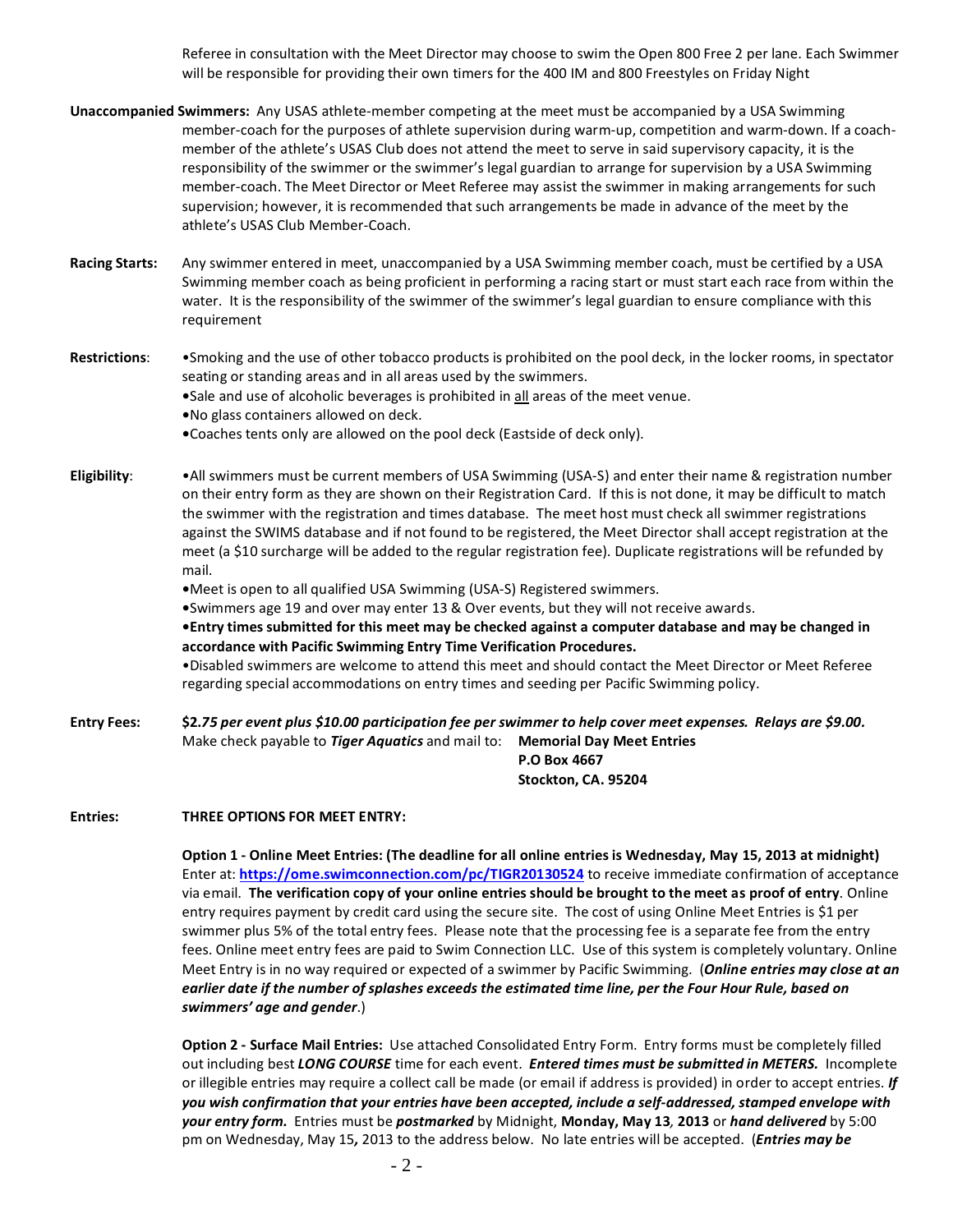## *returned if they are received after the number of splashes exceeds the estimated time line, per the Four Hour Rule, based on swimmers' age and gender*.)

**Option 3 - Team Hy-Tek Entries**: Coaches will be allowed to enter their teams using a Hy-Tek file. The file is available by emailing [tigeraquatics@gmail.com](mailto:tigeraquatics@gmail.com) or at pacswim.org. Entries can be emailed back only by a registered coach of that team with the Hy-tek entry file. Any team choosing to enter this way will be need to mail in a check made out to Tiger Aquatics postmarked by May 13th.

### **Relays: Relay entries will be due by 11:00 AM of the day they are scheduled to be swum.**

- **Check-In**: The meet will be deck seeded. Swimmers must check-in at the Clerk-of-Course. Close of check-in for all events shall be no more than 60 minutes before the estimated time of the start of the first heat of the event. No event shall be closed more than 30 minutes before the scheduled start of the session. Swimmers who do not check-in will not be allowed to compete in the event.
- **Scratches**: Swimmers entered in an individual event, which have checked in for that event, must swim in the event unless they notify the clerk of the course before seeding for that event has begun that they wish to scratch. Failure to swim an event will result in being barred from their next individual event in which the swimmer is entered.
- **Awards:** 8-U swimmers competing in 10-U events, 13-14,15-16, and 17-18 competing in 13-Over events will be awarded separately. **Relays and 19 & O** will not be awarded. **Awards** must be picked up by the end of the meet. They will not be mailed.
- **Admission:** Free. A three-day program will be available for a reasonable fee. Also, a snack bar will be available.
- **Hospitality:** Will be available for officials, coaches, and timers.
- **Parking**: The parking lot adjacent to the soccer stadium (Parking Lot 1) is a FREE LOT. Officials and coaches you will be able to park (Parking Lot 2), in front of the pool. **No trailers or RVs are allowed in Lot 2**.

#### **Event Summary:**

|                                                                                                                                                                                                      | 10 & Under | $11 - 12$ | 13 & Over | 12 & Under | Open      |
|------------------------------------------------------------------------------------------------------------------------------------------------------------------------------------------------------|------------|-----------|-----------|------------|-----------|
|                                                                                                                                                                                                      |            |           |           | 400 FR     | 800 FR    |
|                                                                                                                                                                                                      |            |           |           |            | 400 IM    |
|                                                                                                                                                                                                      | 200 IM     | 200 IM    | 200 IM    |            | 200 FR-R  |
| Friday, May 24, 2013<br>100 FR<br>100 BK<br>Saturday, May 25, 2013<br>50 BR<br>50 BR<br>50 FL<br>50 FL<br>200 FR<br>50 BK<br><b>50 BK</b><br><b>Sunday, May 26, 2013</b><br>100 BR<br>50 FR<br>50 FR | 100 FR     | 100 FR    |           |            |           |
|                                                                                                                                                                                                      |            | 100 BK    | 200 BK    |            |           |
|                                                                                                                                                                                                      |            |           | 100 BR    |            |           |
|                                                                                                                                                                                                      |            |           | 100 FL    |            |           |
|                                                                                                                                                                                                      |            |           | 400 FR    |            |           |
| 200 FR<br>200 FR<br>100 BK<br>100 BR<br>200 BR                                                                                                                                                       |            |           |           |            | 200 MED-R |
|                                                                                                                                                                                                      |            |           |           |            |           |
|                                                                                                                                                                                                      |            |           |           |            |           |
|                                                                                                                                                                                                      |            |           | 50 FR     |            |           |
|                                                                                                                                                                                                      | 100 FL     | 100 FL    | 200 FL    |            |           |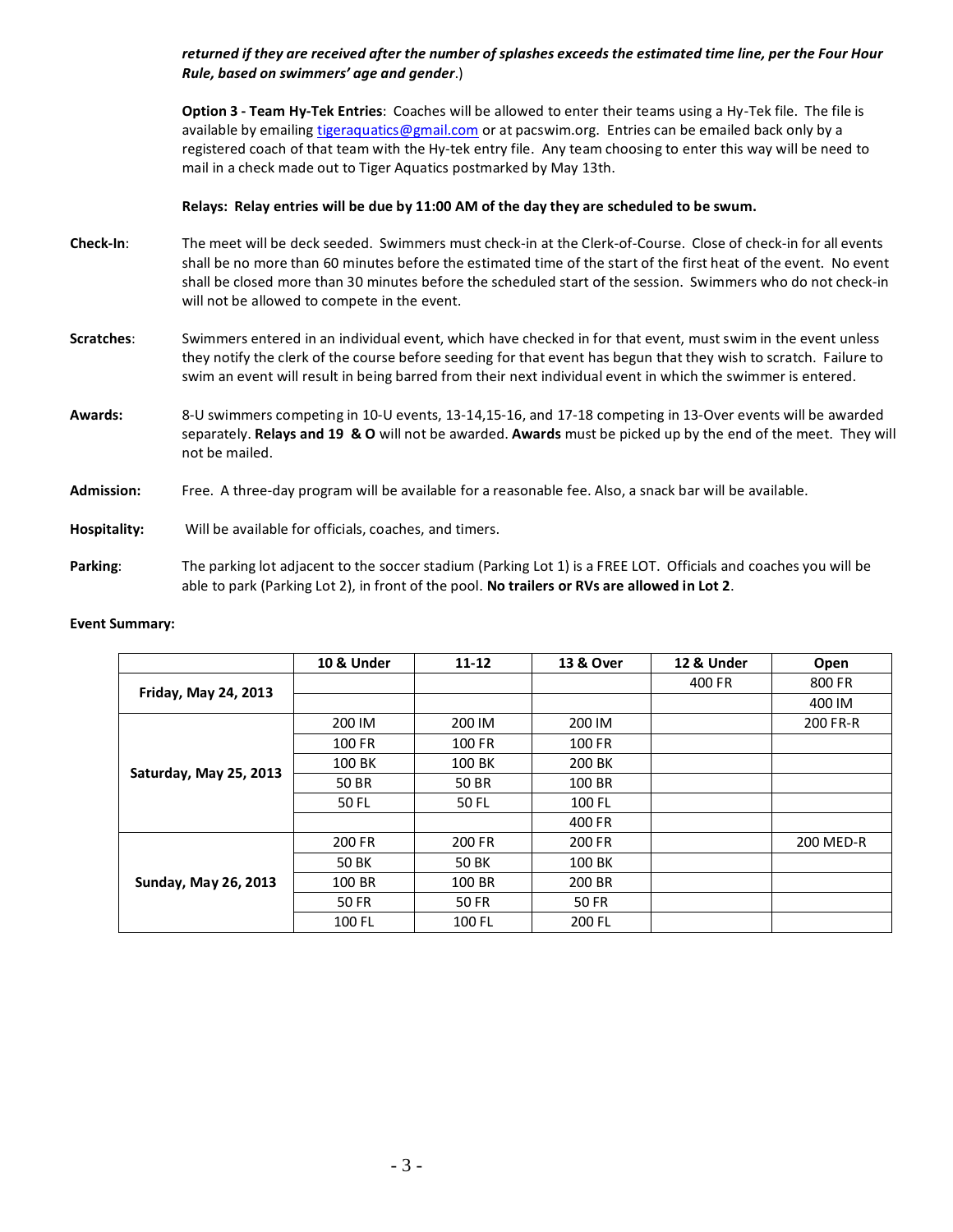### *Entries for Friday's events must meet the minimum time listed below.*

| **<br>Friday, May 24, 2013 |             |        |          |        |             |  |  |
|----------------------------|-------------|--------|----------|--------|-------------|--|--|
| Girls                      | Age Group   | Event# | Event    | Event# | <b>Boys</b> |  |  |
| 13:29.4                    | <b>OPEN</b> | $1*$   | 800 Free | つ*     | 13:03.8     |  |  |
| 06:52.8                    | $12-U$      | $3**$  | 400 Free | $4**$  | 06:57.2     |  |  |
| 07:30.3                    | <b>OPEN</b> | $5*$   | 400 IM   | $6*$   | 07:10.0     |  |  |

|                | Saturday, May 25, 2013 |                   |        |        | Sunday, May 26, 2013 |                   |      |
|----------------|------------------------|-------------------|--------|--------|----------------------|-------------------|------|
| Girls          |                        |                   | Boys   | Girls  |                      |                   | Boys |
| Event#         | Age Group              | Event             | Event# | Event# | Age Group            | Event             | Ever |
| $\overline{7}$ | 13&0                   | 200 IM            | 8      | 41     | 13&0                 | 200 Free          | 42   |
| 9              | $10-U$                 | 200 IM            | 10     | 43     | $10-U$               | 200 Free          | 44   |
| 11             | $11 - 12$              | 200 IM            | 12     | 45     | $11 - 12$            | 200 Free          | 46   |
| 13             | 13& O                  | 100 Free          | 14     | 47     | 13&0                 | 100 Back          | 48   |
| 15             | $10-U$                 | 100 Free          | 16     | 49     | $10-U$               | 50 Back           | 50   |
| 17             | $11 - 12$              | 100 Free          | 18     | 51     | $11 - 12$            | 50 Back           | 52   |
| 19             | 13&0                   | 200 Back          | 20     | 53     | 13&0                 | 200 Breast        | 54   |
| 21             | $10-U$                 | 100 Back          | 22     | 55     | $10 - U$             | 100 Breast        | 56   |
| 23             | $11 - 12$              | 100 Back          | 24     | 57     | $11 - 12$            | 100 Breast        | 58   |
| 25             | 13&O                   | 100 Breast        | 26     | 59     | 13&0                 | 50 Free           | 60   |
| 27             | $10-U$                 | 50 Breast         | 28     | 61     | $10-U$               | 50 Free           | 62   |
| 29             | $11 - 12$              | 50 Breast         | 30     | 63     | $11 - 12$            | 50 Free           | 64   |
| 31             | 13&O                   | 100 Fly           | 20     | 65     | 13&O                 | 200 Fly           | 66   |
| 33             | $10-U$                 | <b>50 Fly</b>     | 34     | 67     | $10 - U$             | 100 Fly           | 68   |
| 35             | $11 - 12$              | <b>50 Fly</b>     | 36     | 69     | $11 - 12$            | 100 Fly           | 70   |
| 37             | 13 & O                 | 400 Free          | 38     | 103    | <b>OPEN</b>          | 200 Med.<br>Relay | 104  |
| 101            | <b>OPEN</b>            | 200 Free<br>Relay | 102    |        |                      |                   |      |

| Saturday, May 25, 2013 |                 | Sunday, May 26, 2013 |             |        |                 |                   |        |  |
|------------------------|-----------------|----------------------|-------------|--------|-----------------|-------------------|--------|--|
| Girls                  |                 |                      | <b>Boys</b> | Girls  |                 |                   | Boys   |  |
| Event#                 | Age Group       | Event                | Event#      | Event# | Age Group       | Event             | Event# |  |
| 7                      | <b>13&amp;O</b> | 200 IM               | 8           | 41     | <b>13&amp;O</b> | 200 Free          | 42     |  |
| 9                      | $10-U$          | 200 IM               | 10          | 43     | $10 - U$        | 200 Free          | 44     |  |
| 11                     | $11 - 12$       | 200 IM               | 12          | 45     | $11 - 12$       | 200 Free          | 46     |  |
| 13                     | 13& O           | 100 Free             | 14          | 47     | 13&0            | 100 Back          | 48     |  |
| 15                     | $10 - U$        | 100 Free             | 16          | 49     | $10-U$          | 50 Back           | 50     |  |
| 17                     | $11 - 12$       | 100 Free             | 18          | 51     | $11 - 12$       | 50 Back           | 52     |  |
| 19                     | <b>13&amp;O</b> | 200 Back             | 20          | 53     | 13&0            | 200 Breast        | 54     |  |
| 21                     | $10-U$          | 100 Back             | 22          | 55     | $10 - U$        | 100 Breast        | 56     |  |
| 23                     | $11 - 12$       | 100 Back             | 24          | 57     | $11 - 12$       | 100 Breast        | 58     |  |
| 25                     | 13&0            | 100 Breast           | 26          | 59     | 13&0            | 50 Free           | 60     |  |
| 27                     | $10-U$          | 50 Breast            | 28          | 61     | $10-U$          | 50 Free           | 62     |  |
| 29                     | $11 - 12$       | 50 Breast            | 30          | 63     | $11 - 12$       | 50 Free           | 64     |  |
| 31                     | <b>13&amp;O</b> | 100 Fly              | 20          | 65     | 13&0            | 200 Fly           | 66     |  |
| 33                     | $10-U$          | 50 Fly               | 34          | 67     | $10-U$          | 100 Fly           | 68     |  |
| 35                     | $11 - 12$       | 50 Fly               | 36          | 69     | $11 - 12$       | 100 Fly           | 70     |  |
| 37                     | 13 & O          | 400 Free             | 38          | 103    | <b>OPEN</b>     | 200 Med.<br>Relay | 104    |  |

\*Entries for the "Open"800 Free and 400 IM must have met the minimum time listed. These "Open" events will be swum fastest to slowest 800 Free swimmers must provide own lap counters and timers.

\*\*Entries in the 12 & Under 400 Free must have met the minimum time listed. This event will be run fastest to slowest.